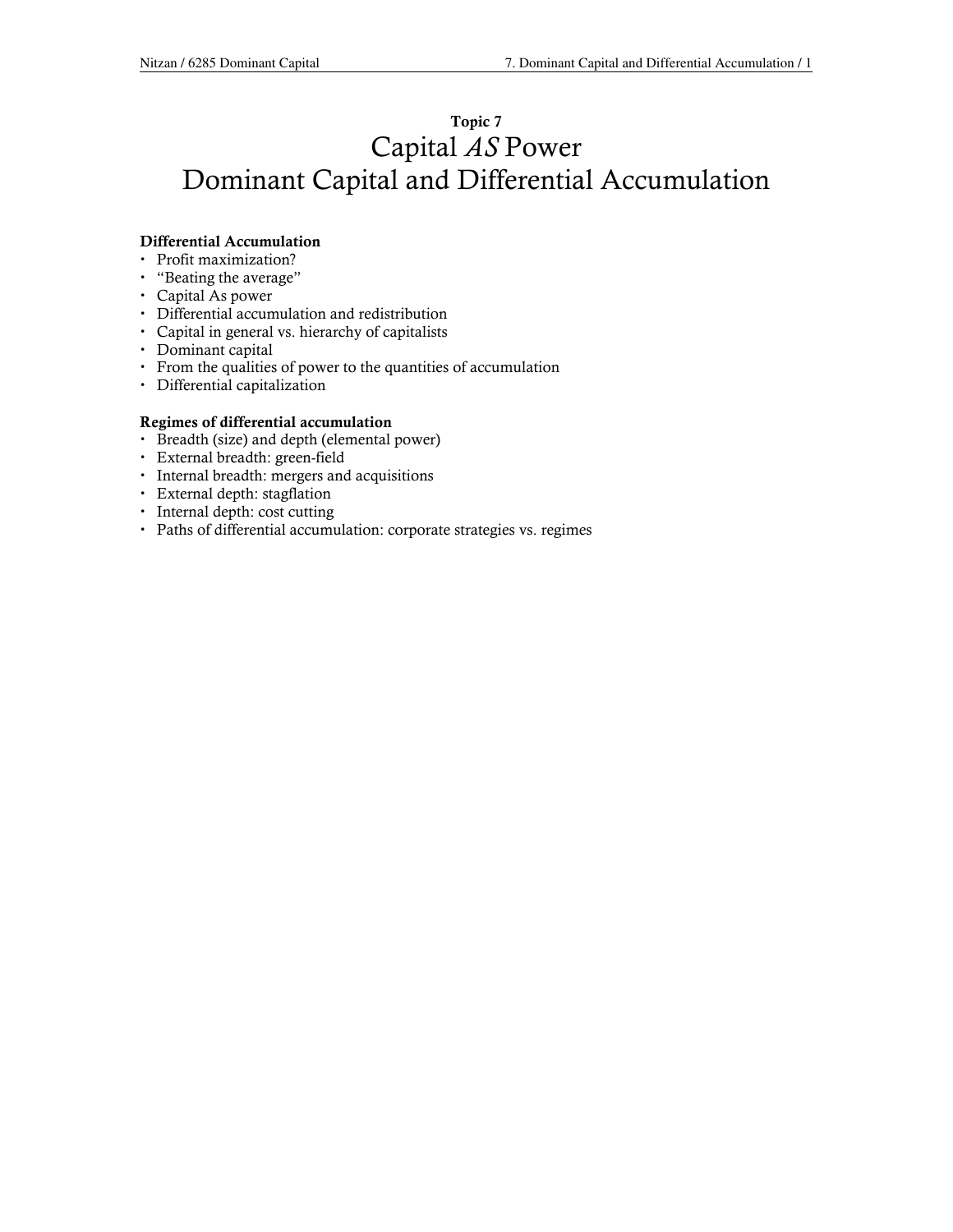#### Maximizing Profit

*profit* =  $f$  (*state of the world*; *action of*  $GE$ )

#### Identity politics:

"A ruling group is a ruling group so long as it can nominate its successors.  $\dots$  Who wields power is not important, provided that the hierarchical structure remains always the same."

> Orwell, George. 1948. Nineteen Eighty-Four. London and Toronto: Secker & Warburg and S. J. Reginald Saunders & Co. Ltd., p. 211

### Capitalization and Differential Capitalization

*risk normal rate of return earnings capitalization*  $\overline{\mathsf{x}}$ ≡

$$
C \equiv \frac{E}{R \times NRR}
$$

*differential risk differential earnings differential capitalization* <sup>≡</sup>

$$
DC \equiv \frac{DE}{DR} = \frac{E_{DK}}{R_{DK}}/R_{A}
$$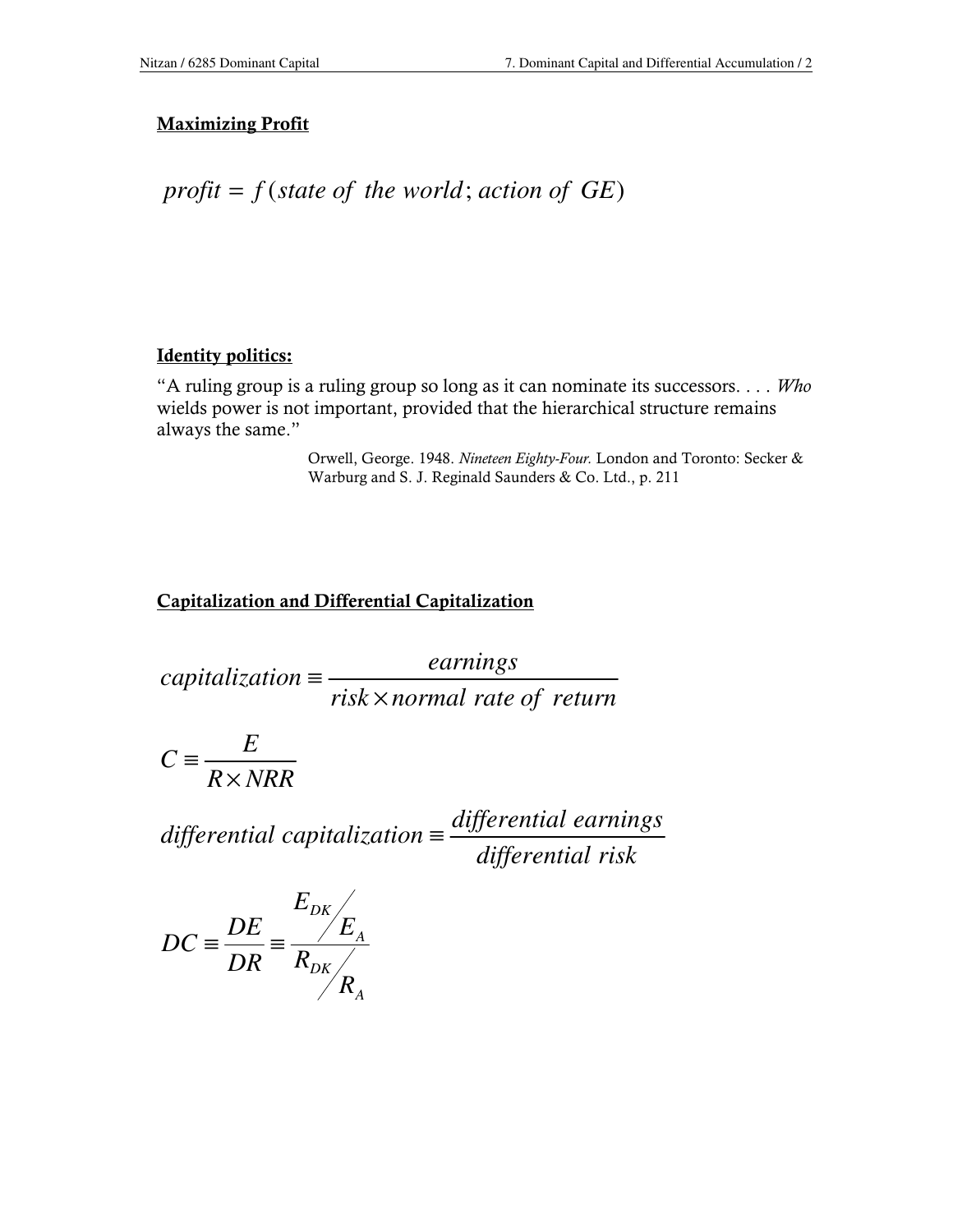

#### FIGURE 1 Differential Accumulation in the United States

NOTE: Net profit for the average U.S. firm is total after tax profit divided by the number of corporate tax return. The annual wage rate is based on total private average hourly earnings. Until 1993, the Fortune 500 list included only industrial corporations (firms deriving at least half their sales revenues from manufacturing and/or mining). In 1994, the list was expanded to include all corporations. For 1992-3, data for Fortune 500 companies are reported without SFAS 106 special charges.

SOURCE: Fortune; U.S. Internal Revenue Service; U.S. Department of Commerce through Global Insight (series codes: ZA for profit after tax without IVA and CCADJ; AHEEAP for total private average hourly earnings).